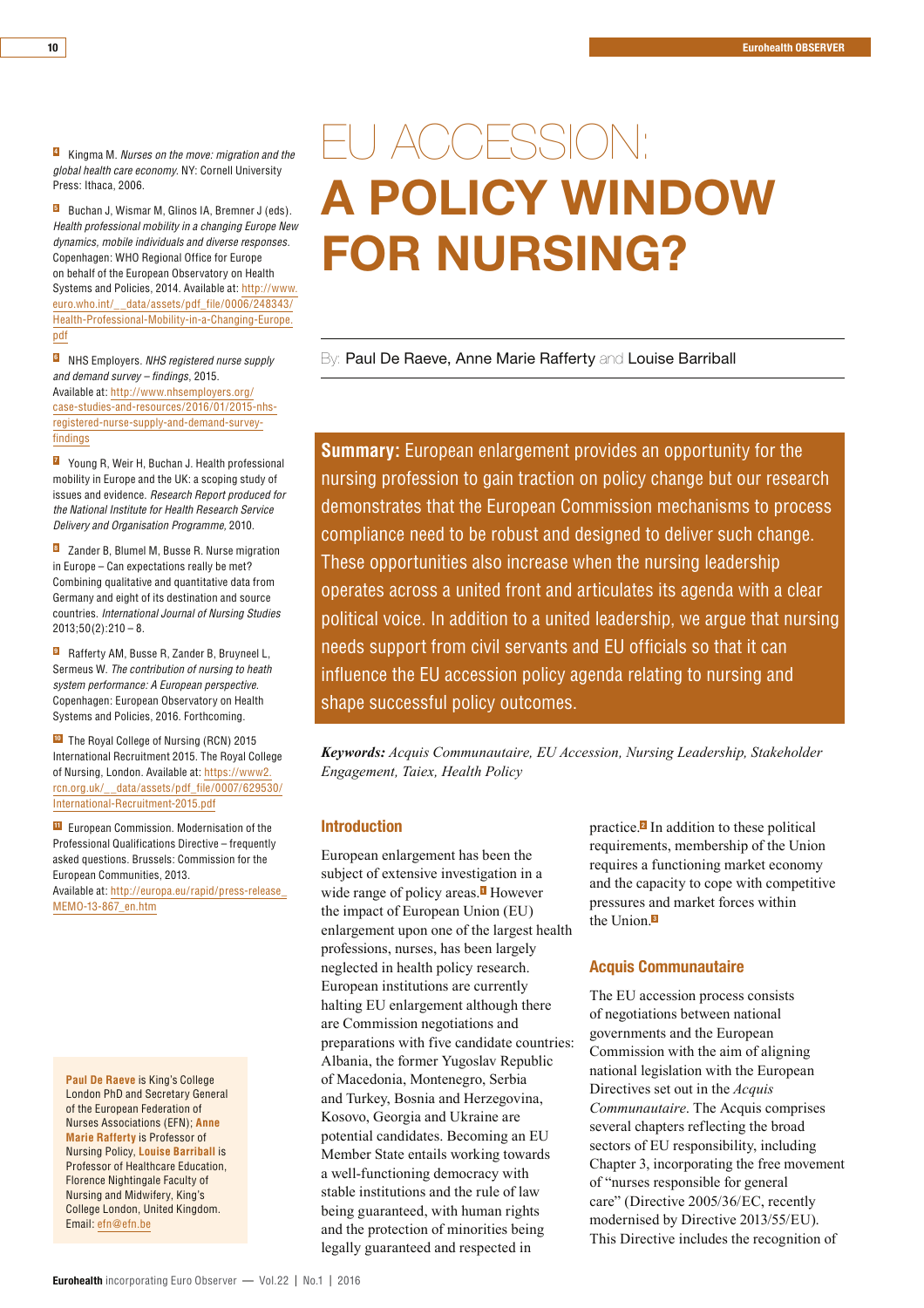professional nursing qualifications, and transposing the minimum requirements of the Directive relating to the minimum entry level of general education; the full educational programme of 4600 hours; a minimum one third of the educational programme being theoretical and at least 50% being spent on clinical training on a full-time basis. Most importantly, new Article 31, sets out eight competencies and makes it clear who is a general care nurse according to EU Legislation. As the nursing profession is one of the most mobile professions in the EU, compliance with the European Directive on Mutual Recognition of Professional Qualifications  $(MRPO)$  is key for patient safety and quality of care<sup> $\Box$ </sup>  $\Box$  and protecting the individual nurse willing to move within the EU

#### **TAIEX**

The compliance policy process for EU membership is supported by the European Commission's Technical Assistance and Information Exchange (TAIEX) peer reviews and capacity building seminars. Taiex is the instrument responsible for all technical assistance elements in relation to preparations for the application of the *Acquis*. Peer reviews are the main mechanism for determining whether adequate administrative infrastructure and capacity are in place to ensure full implementation of the Acquis and they also pinpoint areas that require further strengthening. The Taiex capacitybuilding seminars are therefore largely demand driven, facilitating the delivery of appropriate tailor-made expertise. The peer review reports tend to be an important source of information for the Commission's comprehensive monitoring reports upon which political leaders from the European Commission, the European Council and the European Parliament make informed decisions on progress towards compliance with the Acquis.

Lessons can be learned from the Romanian and Croatian EU accession process. The main criteria for selecting Romania and Croatia relate to their historical and political contexts, their different positions within the EU accession process – especially timing and the stage reached in the overall accession process

at the time of the study  $-$  and the different levels of development of nursing as a profession.

#### **Nursing after Ceausescu and Tito**

The starting point at which the Romanian and Croatian nurse leaders entered EU accession differed from economic and political perspectives. While Croatian nurse leaders lived through a wellfunctioning free market economy but had to endure a terrible Balkan War, the Romanian nursing leadership found itself in a collapsed economy, inefficient state institutions, a highly politicised and unaccountable judiciary and public administration, corruption, political apathy and mistrust. Although Romania and Croatia differed on the political and economic EU membership criteria, the status of nursing education postcommunism was quite similar: nursing education at the secondary level was located within vocational and technical schools and as such, 'nurses' were called medical assistants.

Romania and Croatia both share the legacy of a Soviet-influenced health care system, based on the hospital-focused Soviet Semashko model, including informal payments. $\blacksquare$  Moreover, the nursing profession in both cases shared similar conditions and mind-sets from the post-communist conservative regime ensuring that nursing education continues to be medically dominated. This position was exacerbated by the perception of policy-makers that it was not necessary to develop the nursing profession and health care system by transitioning to higher education. The contextualisation of Romanian and Croatian nursing education history within the wider political and policy context indicates that the minimum requirements, as set out in the Directive 2005/36/EC, were not met prior to EU accession.

#### **Case studies**

We explored two case studies, Romania and Croatia, of nurse leadership engagement in the EU accession policymaking process and the extent to which EU accession provided a policy window to advance a professional agenda. A comparative two  $-$  stage case study approach was adopted within

an ethnographic, multi-method design involving qualitative interview and documentary analysis, exploring the mechanisms used by the Commission to process compliance and the degree to which the nursing leadership was able to capitalise upon the opportunity to formulate and implement a professional agenda and achieve policy goals in both cases. $\blacksquare$ 

# $[{\rm cases.}\overline{\textbf{p}}] \centering \begin{tabular}{|c|c|} \hline & \multicolumn{1}{|c|}{\textbf{1}}\\ \hline \multicolumn{1}{|c|}{\textbf{2}}\\ \hline \multicolumn{1}{|c|}{\textbf{2}}\\ \hline \multicolumn{1}{|c|}{\textbf{3}}\\ \hline \multicolumn{1}{|c|}{\textbf{4}}\\ \hline \multicolumn{1}{|c|}{\textbf{4}}\\ \hline \multicolumn{1}{|c|}{\textbf{5}}\\ \hline \multicolumn{1}{|c|}{\textbf{5}}\\ \hline \multicolumn{1}{|c|}{\textbf{5}}\\$ the most mobile professions in the  $\overline{\vdash}$

#### **Findings**

The findings relate to the robustness of the EU compliance mechanisms and the degree to which the nursing leadership engaged in agenda setting and policymaking. Three policy mechanisms were identified which were used to reach compliance with the Acquis: the Commission's comprehensive monitoring reports, the Taiex peer review reports, and the Taiex capacity-building seminars. Findings suggest that these three policy mechanisms were not robust enough to deliver successful legislative outcomes, although the comparison of Romania and Croatia showed that the Taiex capacitybuilding seminars enabled the nurse leadership to influence the process to gain capacity building funds in the case of Croatia to put a plan in place to upgrade nursing education. Nevertheless, findings indicate that the Taiex peer review and capacity building mechanisms were too weak for the recommendations to be picked up by the Commission's comprehensive monitoring reports, signed off by politicians in the three European Institutions: European Commission, European Parliament and Council of Ministers

#### *Commission Comprehensive* **Monitoring Reports**

Based on the study findings, it transpired that compliance with Directive 2005/36/ EC was not a major priority for governments, further weakening the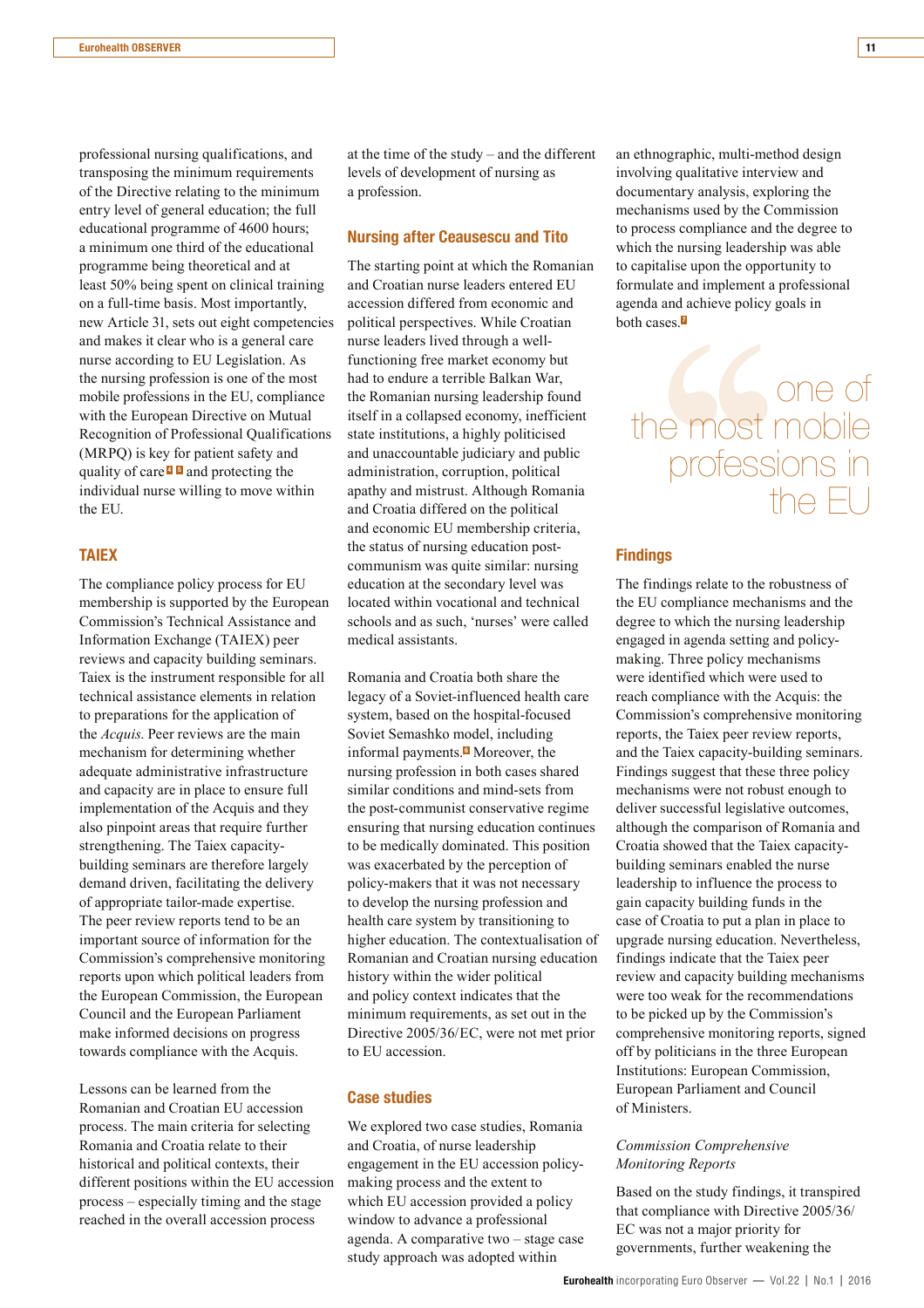capacity of the Commission's comprehensive monitoring reports in EU accession negotiations to upgrade nursing education. The case study findings show that the comprehensive monitoring reports failed to ensure that recommendations for compliance were carried through to align with legislative change. Non-implementation was not an impediment to closing chapters of the Acquis and therefore no sanctions were applied. As such, it can be argued that the Commission's comprehensive monitoring reports were not well designed for multilevel governance and, consequently, are not sufficiently robust to respond to the nursing education challenges prior to EU accession

## n.<br>
compliance<br>
mechanisms<br>
were unable<br>
wide traction<br>
wide traction<br>
though the Taiex peer<br>
ts pinpoint areas requiring compliance mechanisms were unable provide traction

#### Government's lack of preparation

Similarly, although the Taiex peer review reports pinpoint areas requiring further attention, the recommendations do not tend to be an important source of information for the Commission's comprehensive monitoring reports. These reports are important since they form the basis upon which EU political leaders make informed decisions. As both cases show, Chapter 3 of the Acquis was provisionally closed, although there was no evidence of the Taiex recommendations having been addressed adequately. Rather, the Taiex peer review reports were treated as a negotiation tool between the government and the Commission, with minor engagement of stakeholders and specifically, no engagement with the nursing leadership in formulating solutions to address the Taiex recommendations. The weaknesses in nursing education identified in the Taiex peer review reports were not addressed due to the government's lack of readiness and attitude towards upgrading nursing workforce competencies towards EU standards (Directive 55).

Although the Taiex recommendations could have a political impact on the negotiations, government reluctance to acknowledge non-compliance with the EU Directive 36/55 criteria impacted negatively on the development of the nursing profession in both cases.

Consequently, nurses in Romania and Croatia are still called medical assistants (not nurses) and therefore face problems accessing free movement in the EU based on MRPO.<sup>8</sup> These challenges have remained unresolved as the Romanian and Croatian national governments see the Acquis as a potential exit route for nurses lured by better working conditions in other EU Member States. Both governments agreed with the Commission that they would install a new nursing education curriculum at university level in compliance with Directive 2005/36/ EC, from the date of entering the EU, leaving the existing secondary school level nursing workforce in non-compliance. It can be argued that this represents a missed opportunity for a predominantly female profession to develop their skills and competencies and hence promote their ability to move within the EU on the basis of MRPO. Romanian and Croatian nurses will move in the EU, but not as nurses benefiting from the mutual recognition regime, potentially impacting negatively on the national and European workforce composition.

#### Capacity building

Finally, the third mechanism, the Taiex capacity building seminars, addressing the weaknesses set out in the peer review reports, can be extremely helpful in bringing stakeholders together, facilitating a better understanding of how to transpose Directive 55 into national legislation and how to address the challenges set out in the Taiex peer review reports. However, requesting funds from the EU for nursing implied admitting there was a problem to be fixed. This failure to demand EU financial support seems to have missed a major policy window opportunity to bring together relevant stakeholders to design new national nursing legislation in compliance with the European Directive. The nursing leadership was severely constrained in raising agreed challenges to their ministry officials since they recognised that moving Taiex

recommendations up the political agenda itself was reliant on the goodwill of civil servants negotiating EU accession itself. Therefore, the imperative to drive the process through may have militated against the nascent nurse leadership being able to influence the uptake of the Taiex peer review recommendations and the capacity building seminars. Furthermore, ministries did not seize the opportunity to upgrade the nursing workforce. Indeed, there are signs of a residual intention to block free movement by some ministries in order to retain the nursing workforce which otherwise would migrate as a consequence of Directive 2005/36/EC (DIR 2013/55/EU).

#### *<i>Unified voice in agenda-setting*

It can therefore be argued that EU compliance mechanisms were unable to provide the necessary traction to move from legislative endorsement to legislative implementation through lack of governmental commitment and stakeholder engagement.<sup>D</sup> However, although these mechanisms acted as a barrier to effective compliance, the leadership of the nursing community (e.g. professional association, nursing regulator, nursing union, chief nursing officer) were not mobilised to work together or provide a united voice in agenda-setting or framing professional and legislative outcomes. With respect to the leadership needed to engage in the EU accession policy process, the evidence suggests that the nursing leadership was imbued with the culture of the Communist regime in which nurse leaders' interests, their natterns of interactions and subordinate roles in policy design set the level of compliance with Directive 2005/36/  $EC$  (DIR 2013/55/EU). Consequently, a persisting cultural legacy maintains nursing education at the secondary level. Nevertheless, a strong strand of opinion supporting the development of nursing as a profession at university level is emerging and growing, with the potential to consign yocational training to the past.

#### *Medical-dominated Soviet Semashko*  $model$

Findings suggest that the nursing profession's overall capacity to influence the policy process was weakened by challenges in harnessing a unified